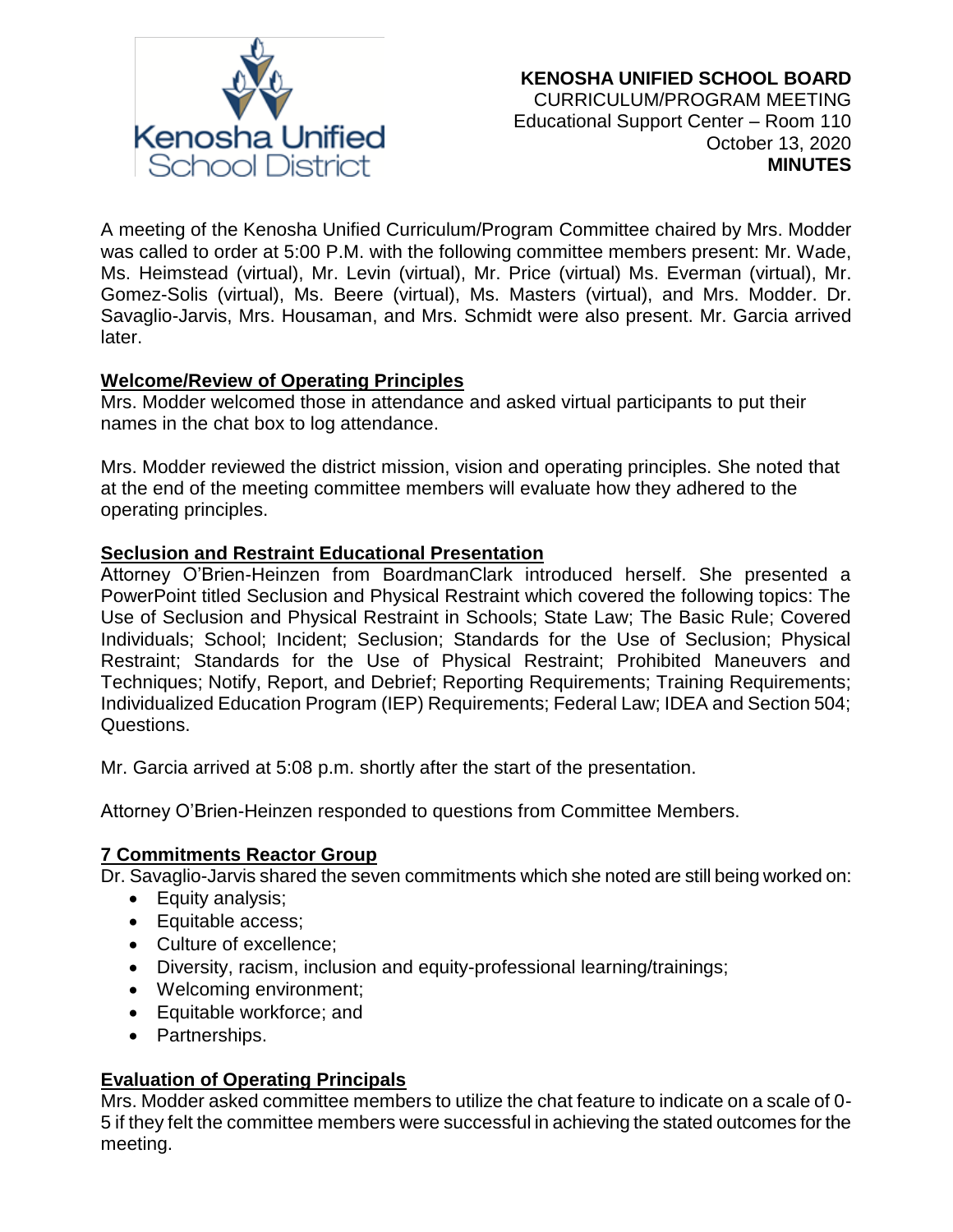Meeting adjourned at 5:46 P.M.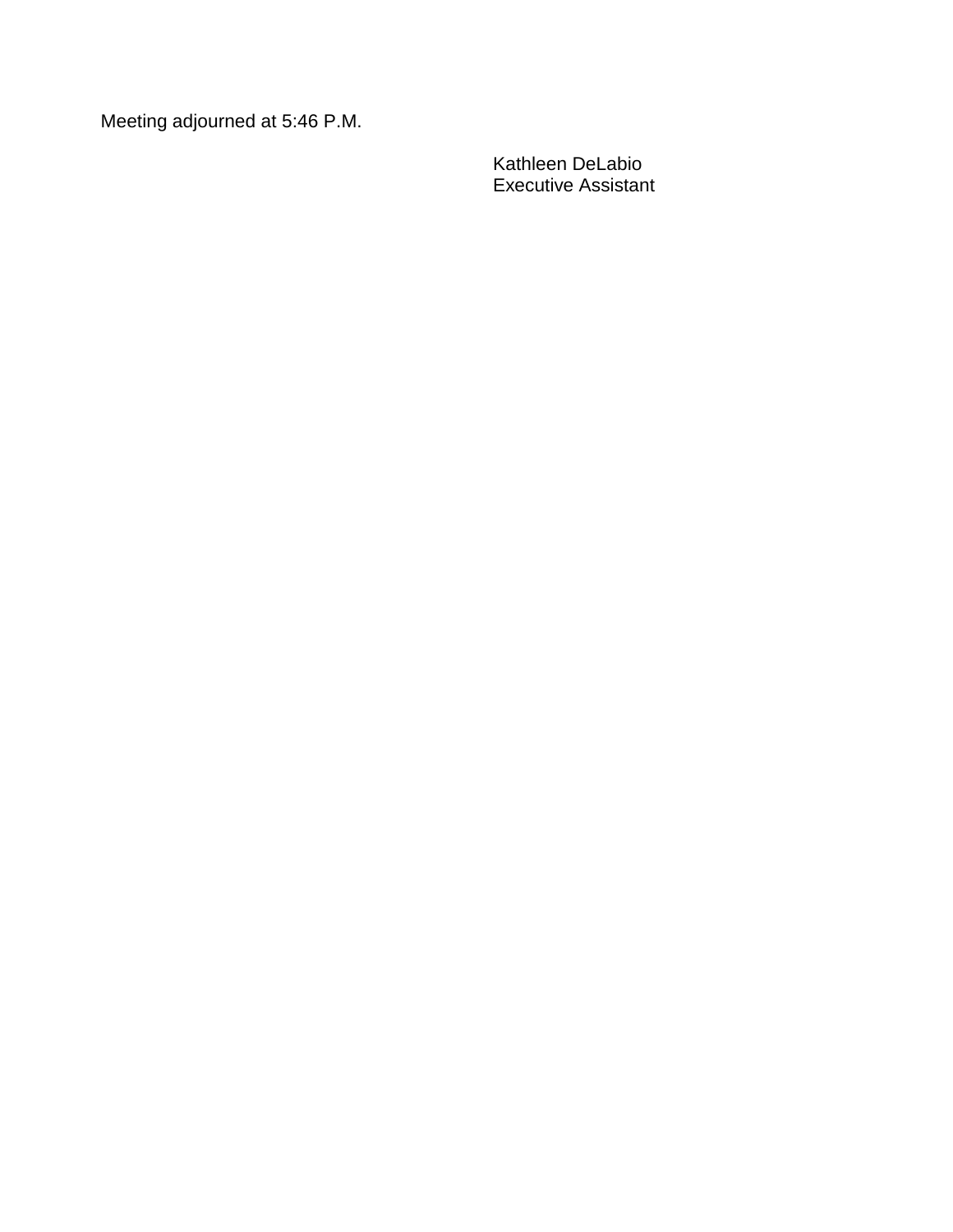

A meeting of the Kenosha Unified Personnel Committee chaired by Mr. Duncan was called to order at 6:00 P.M. with the following committee members present: Ms. Adams, Ms. Stevens (virtual), Mr. Nixon (virtual), Ms. Tucker (virtual), Mr. Steplyk (virtual), Ms. Zilisch (virtual), Ms. Coshun (virtual), Ms. Davis (virtual), and Mr. Duncan. Dr. Savaglio-Jarvis and Mr. Neir were also present.

## **Welcome/Review of Operating Principles**

Mr. Duncan welcomed committee members who introduced themselves. He then briefly reviewed the operating principles.

#### **New Strategic Goals Reaction Group**

Dr. Savaglio-Jarvis shared information about the district's partnership with Studer Education and our work to refresh our district goals. She then asked Melissa Matarazzo (virtual), Leader Coach from Studer Education, to introduce herself and lead us through this reactor group process.

Dr. Matarazzo explained the purpose today is to gather the committee's feedback on draft goal related to personnel/workforce and how we will measure success in this goal across KUSD. She shared the strategic plan components consisting of vision, mission, core values, strategic goals and strategies.

Dr. Matarazzo discussed the two current goals related to the workforce and then shared the following draft goal language for the refreshed goal: "Recruit, retain, and develop a highly effective and diverse staff that ensures the success of every student." The draft measures for this goal included:

- Increase % of Black/ Latinx applicants for open teaching and administrative positions;
- Increase % of Black/ Latinx applicants interviewed for open teaching and administrative positions;
- Improve employees' perception of the workplace on Employee Engagement Survey;
- Reduce resignations when occurring for a similar job elsewhere; and
- Increase # of staff who add additional licenses annually.

Dr. Matarazzo asked committee members to provide feedback regarding what sounds like important work/outcomes and what is missing or does not fit as important work regarding this goal and measures?

Questions/comments that Dr. Matarazzo responded to included:

- What are the baselines for each of the goals listed?
- What role can KUSD plan in development of career changed teachers? Trajectory is not clear for many candidates. How can we improve and tap into relatively untapped pool of teacher candidates?
- Additional certifications are not only way to know if we are developing our staff.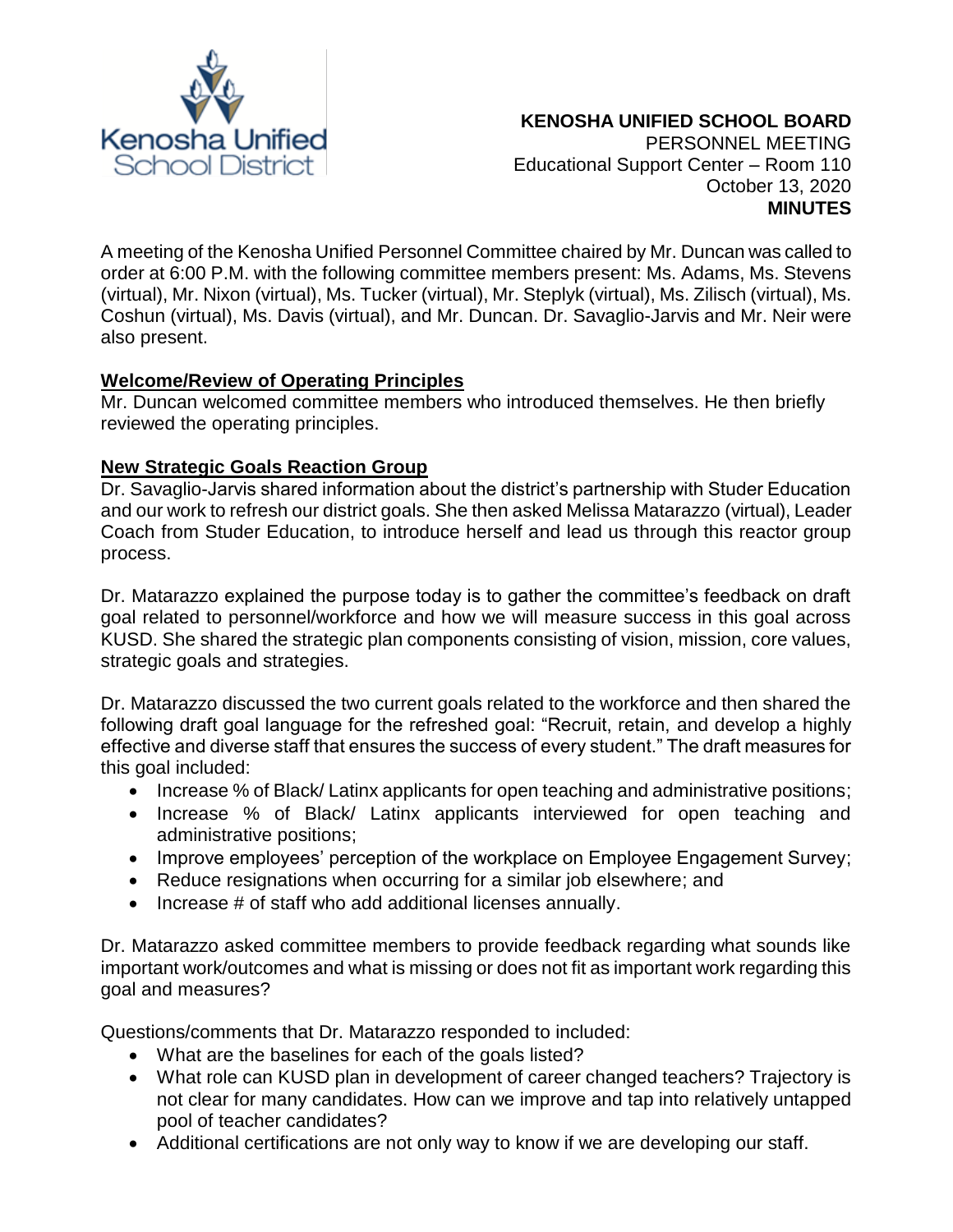- How do we get training opportunities such at REI, etc. to our teaching staff?
- There is need for upward mobility for current staff.

Dr. Matarazzo will bring that question back to the group working on this goal.

Dr. Matarazzo asked if there is anything missing or does not fit as important work regarding the mission? Comments included:

- There should be more conversations about mental health and teachers should learn how to converse with students on that topic.
- It was noted that teachers at LTA received mental health training.
- It is helpful to hear from teachers about training they have received.
- We are missing a connection with KUSD and the community. Teachers face resistance and anger from the community which does not result in people wanting to become teachers.

Dr. Matarazzo said a question could be "How would we know that our community has been supportive of our teachers and staff over time."

# **United Healthcare Nurse Liaison Update**

Mr. Neir reviewed a slide showing health and well-being engagement snapshot for our nurse liaison.

## **7 Commitments Reactor Group**

Dr. Savaglio-Jarvis shared the seven commitments which she noted are still being worked on:

- Equity analysis;
- Equitable access:
- Culture of excellence;
- Diversity, racism, inclusion and equity-professional learning/trainings;
- Welcoming environment;
- Equitable workforce; and
- Partnerships.

A committee member asked how and when we would know we achieved success. Dr. Savaglio-Jarvis noted that the first step is to narrow down commitments and then look at initiatives and measures.

## **Evaluation of Operating Principals**

Mr. Duncan asked committee members to let us know if there are agenda items they feel would be appropriate.

Mr. Duncan asked members to use the fist to 5 rating scale to indicate how well we accomplished goals: ratings were: 4, 5, 4, 5, 5, and 4.

Meeting adjourned at 6:42 p.m.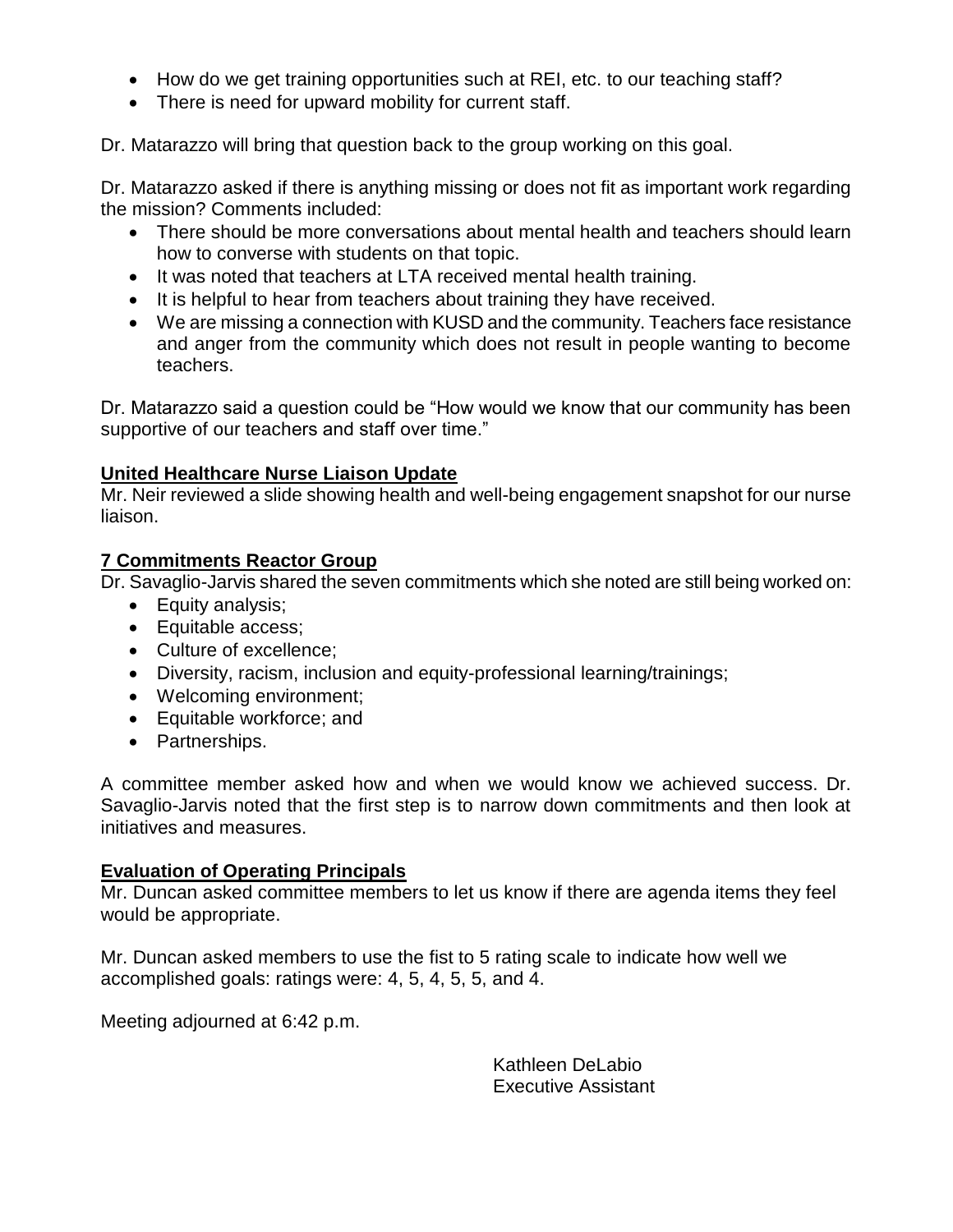

A meeting of the Kenosha Unified Audit/Budget/Finance Committee chaired by Ms. Adams was called to order at 7:00 P.M. with the following Committee members present: Mr. Garcia, Ms. Baker (virtual), Ms. Espinoza (virtual), Mr. Jordan (virtual), Mr. Santos (virtual), Mr. Smith (virtual), Mr. Washington (virtual), Ms. Wickersheim (virtual), Wilson (virtual) and Ms. Adams. Dr. Savaglio-Jarvis and Mr. Tarik Hamdan were also present. Mr. Battle was absent.

## **Welcome/Review of Operating Principals**

Ms. Adams welcomed members. She then reviewed the operating principles and noted members would evaluate themselves on success of achieving outcomes for the meeting at the end of the meeting.

#### **Fund 80 Review**

Ms. Adams said that 20 minutes would be allotted for this presentation and 7 minutes for questions.

Mr. Hamdan explained how Wisconsin public schools are funded, revenue limit formula, state aid, local property tax levy, Fund 80 explanation, historical review, and three-year financial analysis. He said the \$1.5 million tax levy represented 15 cents of mill rate.

In response to various questions, Mr. Hamdan said each fund operates independently, has a fund balance reserve and unspent funds carry over to the following year. He gave the example of the Senior Center that may have maintenance projects that would be too big for allocation for only one year. Mr. Hamdan said the board of education has the authority to assess the tax levy.

## **7 Commitments Reactor Group**

Dr. Savaglio-Jarvis shared the seven commitments which she noted are still being worked on:

- Equity analysis;
- Equitable access;
- Culture of excellence;
- Diversity, racism, inclusion and equity-professional learning/trainings;
- Welcoming environment;
- Equitable workforce; and
- Partnerships.

Savaglio-Jarvis said next step is district equity team will work on reactor teams to shorten definitions and work on strategy/initiatives and determine measures. There will be opportunities to participate on reactor groups and we will push out an invitation to this committee.

Adams noted that the district budget is on the KUSD website as well as presented at the annual meeting of electors.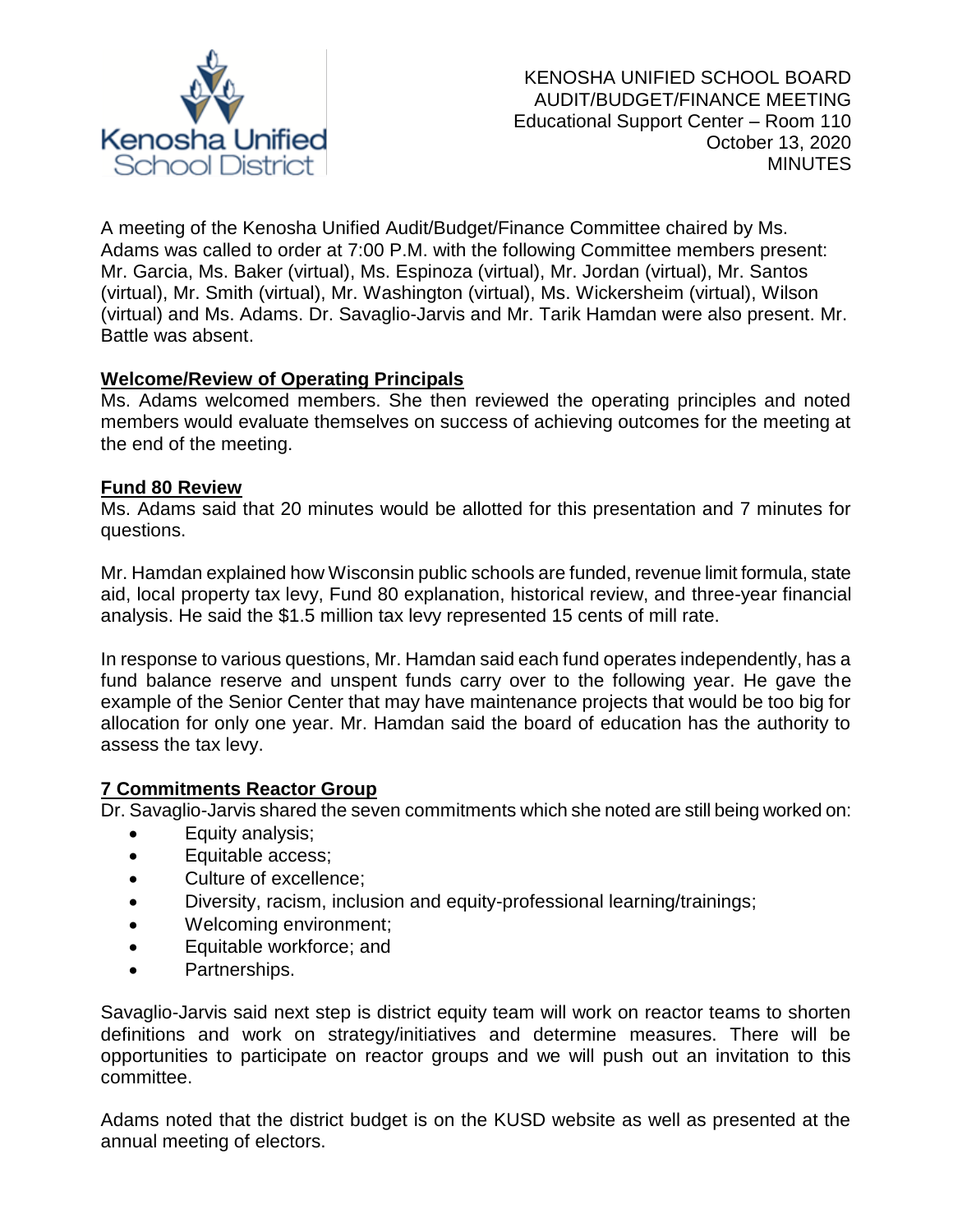#### **Evaluation of Operating Principals**

Ms. Adams asked members to rate today's committee meeting as to success in achieving goals of this meeting. Ratings were 4, 5, 5, 5, 5, and 5.

Meeting adjourned at 7:39 p.m.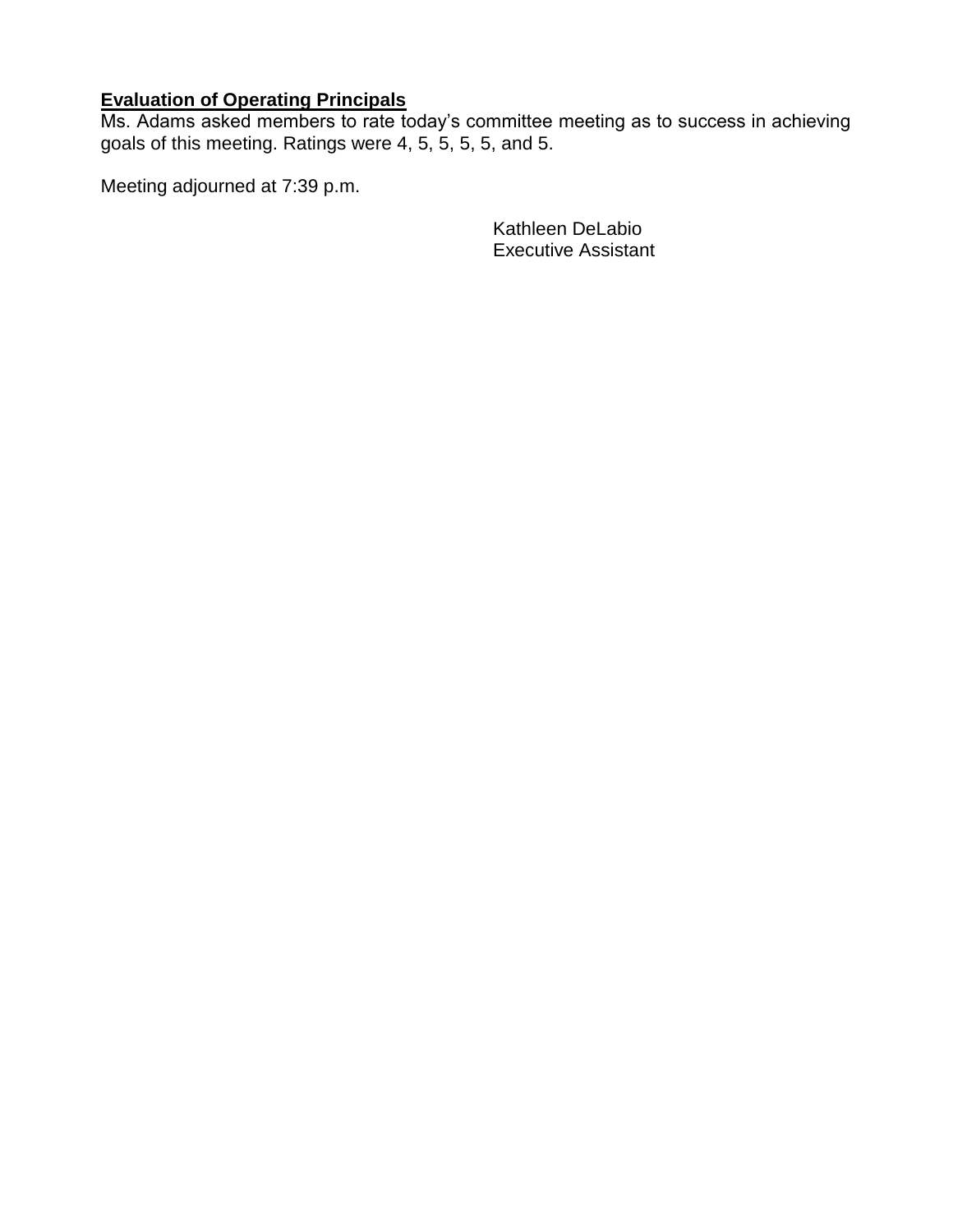

A meeting of the Kenosha Unified Planning/Facilities Committee chaired by Mr. Wade was called to order at 8:00 P.M. with the following committee members present: Mrs. Bothe (virtual), Ms. Jester (virtual), Mrs. Modder (virtual), Mr. St. Martin (virtual), Ms. Stevens (virtual), Mr. Sturino (virtual), and Mr. Wade. Dr. Savaglio-Jarvis and Mr. Finnemore were also present. Mr. George was absent.

## **Welcome/Review of Operating Principles**

Mr. Wade introduced those present. He then read the mission, vision and operating principles.

## **Capital Project Update**

Mr. Finnemore presented the Capital Project Update which included a PowerPoint presentation titled "2020 Construction Project Update". The presentation included information regarding the following 2020 projects and multi-year projects:

- Secure entry projects;
- Asphalt projects;
- Roofing projects;
- Flooring projects;
- Window projects:
- Chiller projects;
- Boiler projects;
- Restroom projects;
- Tremper performance contract; and
- Bradford performance contract.

In response to questions regarding the district's maintenance/cleaning response to Covid-19, Mr. Finnemore responded we have 60% of our students back in school. They have purchased Protexus sprayers for use in reactive situations when positive cases are known as well as proactive spraying each evening. All high touch surfaces are wiped down each evening. Disinfectant and rags are provided to staff for their use if desired. The district has upgraded HVAC filters. Mr. Finnemore noted a big effort next week includes 10 schools having HVAC testing in some rooms to evaluate how the filters are doing. In those 10 schools the district did indoor testing of those spaces which will appear on our website. An informational report will be provided to the board this fall.

Mr. Finnemore presented Energy Projects PowerPoint for Tremper and Bradford.

## **2019-20 Year-End Energy Summary**

Mr. Finnemore presented the 2019-20 Year-End Energy Summary.